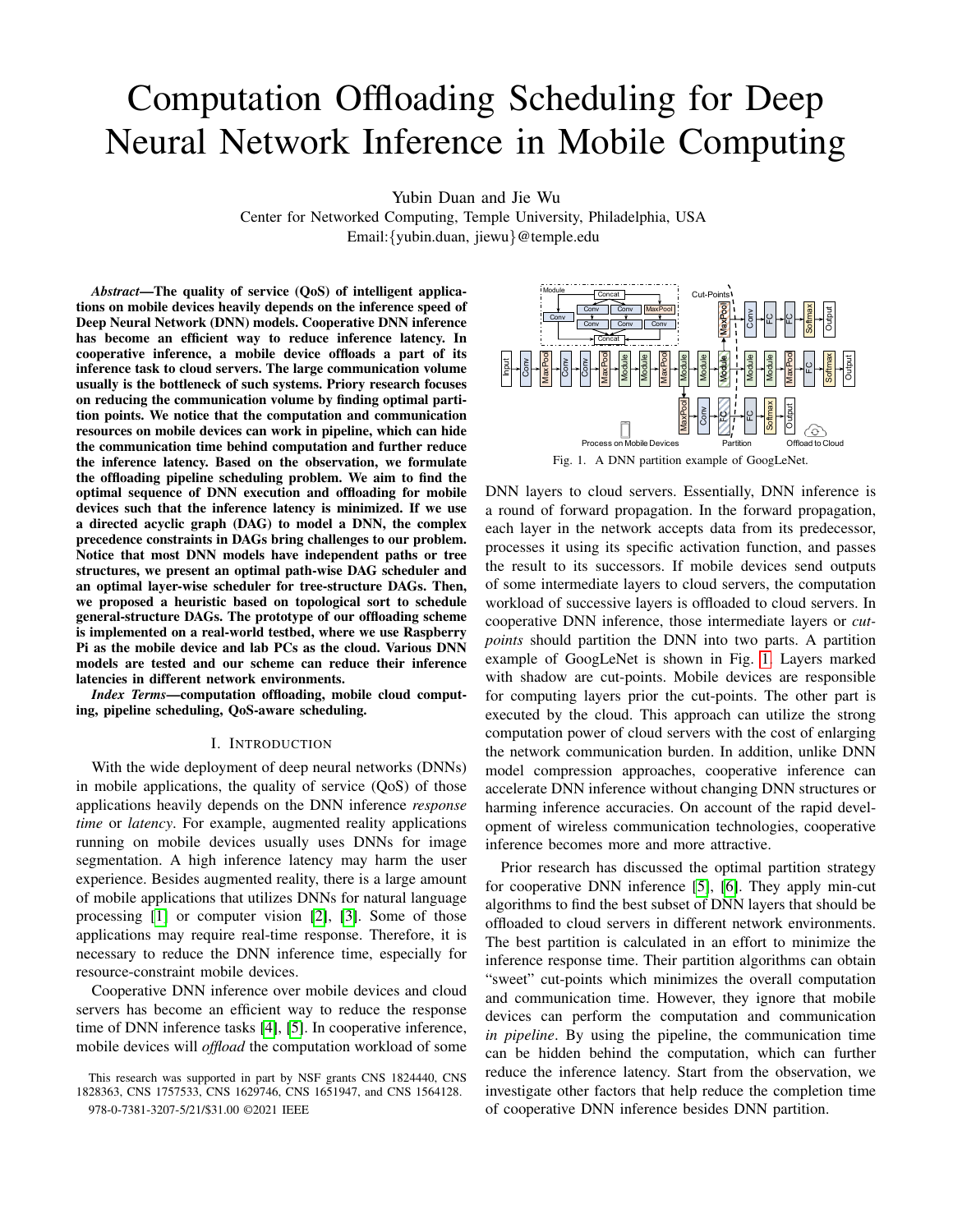Although the pipeline can hide the computation time, we need to carefully schedule the offloading sequence to minimize the inference latency. Before scheduling, we assume the DNN partition is given. A set of cut-points can identify a partition. If a DNN layer belongs to the cut-point set, its output should be sent from mobile devices to servers. It is not trivial to determine the communication sequence of those outputs. Besides, the output of a cut-point is not available until all its predecessors are processed. The precedence relationship among layers in a DNN can be complex. It is challenging to find the optimal layer-wise processing schedule. For example, if we process all layers that are not cut-points first, data communication cannot start until the computation of those layers is finished. It may cause unnecessary idle of communication resources, which enlarges the inference completion time. In contrast, a good schedule should overlap the computation time with data communication as much as possible. These observations motivate us to formulate the offloading scheduling problem with the objective of minimizing the DNN inference latency.

Generally, if we treat each layer in DNN as a vertex, a DNN can be modeled as a directed acyclic graph (DAG). After partition, vertices left on mobile devices may contain computation and/or communication operations. Optimizing the layer-wise processing sequence to minimize the completion time for those layers is a scenario of the NP-hard DAG shop scheduling problem. We utilize DAG structures to optimize the scheduling problem for cooperative DNN inference.

We notice that most DNN models have tree structures, especially after partition. Some DNN models, such as Alexnetparallel [7], even consist of multiple independent paths. For those path-independent DNNs, we investigate an optimal pathwise scheduling algorithm. Then, we extend the path-wise scheduling to fit arbitrary tree-structure DAGs by introducing a graph conversion algorithm that can convert any tree-structure DAGs into path-independent graphs. Note that the optimal path-wise schedule of the converted graph might be suboptimal for the original graph. To find the optimal schedule for treestructure DAGs, we further propose a recursive scheduling algorithm. It recursively merges optimal schedules of subtrees along branches from leaves to the root. Besides, a vertex grouping trick is proposed to speed up the recursive scheduling. Finally, we propose a heuristic that is inspired by the topological sort to schedule general-structure DAGs.

We implement the prototype of offloading pipeline scheme in Python. Our testbed uses Raspberry Pi as mobile devices, and a lab PC as the cloud server. The cooperative inference is implemented using PyTorch. Varieties of DNN models are tested. Specifically, we use Alexnet-parallel as a pathindependent graph, use GoogLeNet, ResNet, and MobileNet as tree-structure graphs, and use RandWire as general-structure DAG. Compared with partition-only schemes, our approach can significantly reduce the inference latency.

Our major contributions are summarized as follows:

• We propose an offloading pipeline scheme that can speed up the cooperative DNN inference, which improves the QoS of varieties of learning-based mobile applications.

- We formulate the offloading scheduling problem to minimize the overall inference latency and investigate optimization strategies for different DAG structures.
- We propose an optimal path-wise scheduling algorithm for path-independent graphs, an optimal layer-wise scheduling for tree-structure DAGs, and a heuristic for general-structure DAGs.
- We implement the prototype of our offloading scheme and test its performance with various DNN models. Our scheme can significantly reduce their inference latencies.

## II. RELATED WORKS

The research efforts for DNN inference acceleration can be categorized into three approaches: model compression [8]–  $[11]$ , system design optimization  $[12]$ – $[15]$ , and cloud/edge offloading [16]–[19].

One way to accelerate the inference speed on mobile devices is to compress or simplify the existing DNN models. In simplified models, the computation workload is reduced by removing some layers with the sacrifice of the inference accuracy. For example, Iandola *et al.* [8] shown SqueezeNet, which significantly reduce the size of DNNs for image classification. Huang *et al.* [11] presented YOLO-lite, which can achieve real-time object detection on mobile devices without GPUs, as a simplified version of YOLO [20]. Those efforts make it possible to deployment DNN-based applications on mobile devices. However, the inference performance, such as the classification accuracy, decreases as well. In contrast, we propose to speedup DNN inference on mobile devices by fully utilizing the computation and communication resources with pipeline. Our approach will not affect the inference performance of DNN model.

Another approach for DNN inference acceleration from the system/architecture design aspect. Niu *et al.* [12] proposed PatDNN, which is an efficient framework to process DNN on mobile devices with the help of architecture-aware compiler optimizations. Besides, hardware architecture can be specialized to efficiently process DNNs. For example, DeepBurning [21] helps to implement or design an FPGA-based neural network accelerator. However, they did not fully investigate the scheduling problem for DAG-style DNN execution. Plus, our scheduler can be easily integrated into a mobile cloud computing system.

Cloud/edge offloading becomes more and more popular with the rapid improvement of wireless communication bandwidth. This approach utilizes the collaboration between mobile and cloud computation resources. The idea of offloading DNN computation workload is first proposed in Neurosurgeon [4]. However, Neurosurgeon does not consider that computation and communication resources can work in pipeline, which can bring additional speedup for DNN inference. Our paper considers the scheduling problem for DNN offloading. Besides, DDNN [22] presented a distributed DNN computing systems over mobile, edge, and cloud devices with the objective of minimizing the communication data size. Our paper has a different objective that is to reduce the inference makespan.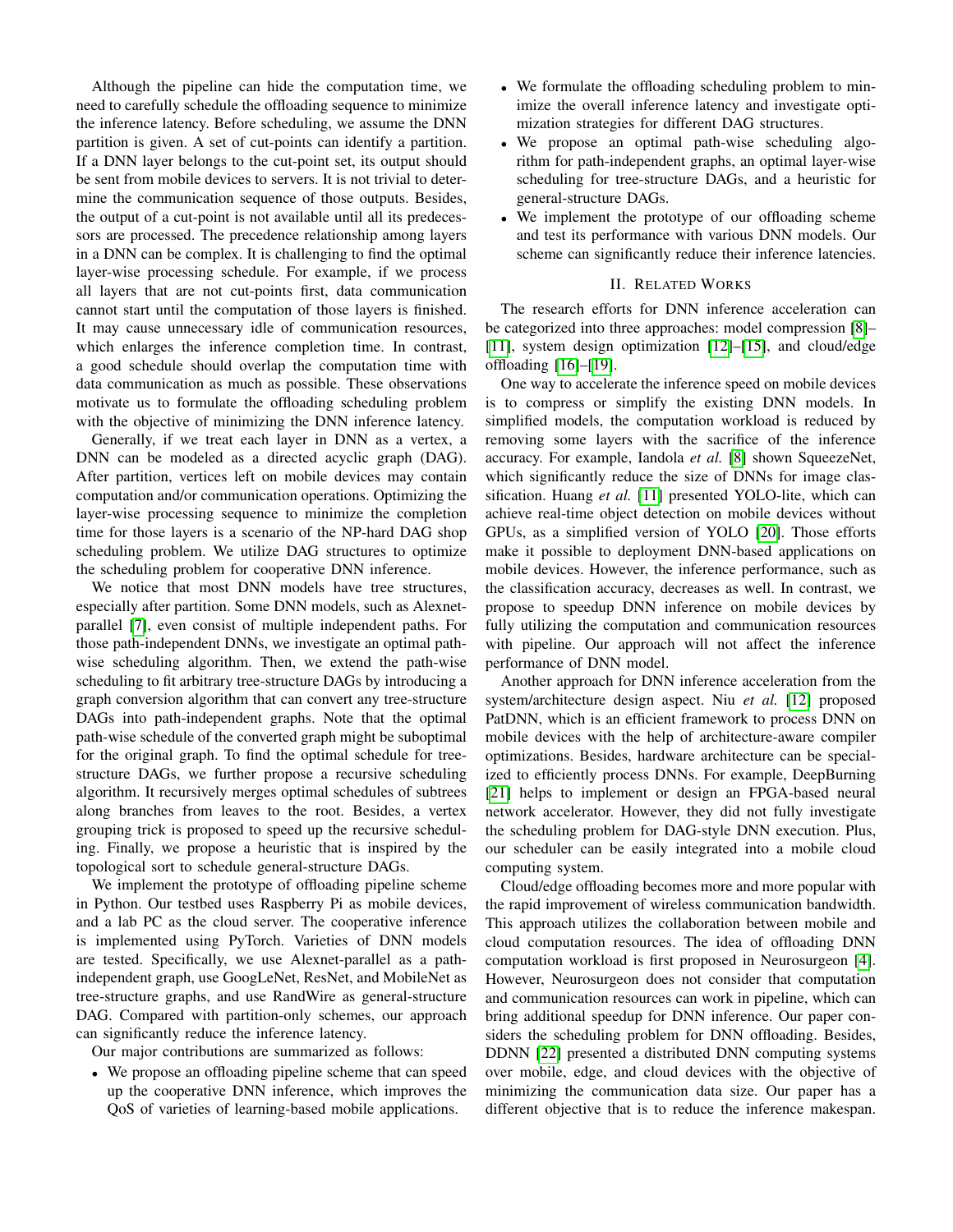The makespan consists of computation and communication latencies. More recently, Zhang *et al.* [6] further improved the partition algorithm by proposing a more accurate latency estimation model. Those works mainly investigated the DNN partition problem. Different from them, we consider the scheduling problem when offloading multiple paths in partitioned DNNs. Our scheduling algorithm supports any partition scheme. Finding the optimal offloading schedule can further accelerate the DNN inference compared with merely considering the partition problem.

# III. MODEL

# *A. Preliminaries*

We first explain the procedures of DNN offloading before formulating our scheduling problem. A DNN usually contains multiple *layers* to progressively extract features from the input data. Layers can be categorized into different types, such as convolutions layers or pooling layers. Each type of layer contains multiple neurons that are layer-specific functions. Neurons in a layer are connected in a layer-specific way. In our paper, we treat a layer, instead of a neuron, as a scheduling atomic. It is not wise to partition neurons within a layer since the connection of the neurons is dense. The computation of each layer could be modeled by a tensor or matrix operation which has been well optimized in major machine learning frameworks such as PyTorch or Tensorflow. Partition neurons within a layer would lose the speedup brought by those optimizations and may also lead to a large communication cost. Therefore, we consider the *layer-wise* partition and scheduling in this paper.

We focus on reducing the response time of *DNN inference tasks* for mobile devices. DNN inference tasks involve a single round of forward propagation on well-trained DNN models. Specifically, after the input data is fed into a DNN model, each layer accepts the intermediate result from its previous layer, processes it according to the layer-specific function, and passes to the successive layer. The response time or latency is used to measure the duration from when the input data is loaded to the DNN until a result is generated.

*Offloading* part of the DNN computation workload from mobile devices to cloud servers can speed up the DNN inference. Cloud servers usually have much stronger computation power than local mobile devices. Also, the bandwidth of wireless communication has been greatly increased. [4]–[6] have demonstrated the acceleration of the DNN inference brought by the offloading. Those papers mainly focus on the *DNN partition problem*, which aims to find the optimal set of layers whose computation would be offloaded to cloud servers such that the overall response time of DNN inference is minimized. However, they ignore the useful fact that computation and communication resources can work *in pipeline* on mobile devices, which can help to further reduce the inference latency.

Mobile devices can transfer the results of some layers to cloud servers while computing the output of other layers. Assuming a DNN partition is given, the cooperation between mobile devices and cloud servers for a DNN inference task



Fig. 2. Partitioned Inception module is in tree-structure.

contains three steps: 1) computation on mobile devices, 2) upload intermediate results from mobile devices to cloud servers, 3) computation on the could and send back the inference result. The first two steps are performed on mobile devices. Among them, the computation is performed on the CPU/GPU and the communication is performed by the network interface. Therefore, they can work in a pipelined manner. The third part is executed on cloud servers and it would not start until all required intermediate results are received. Considering there are multiple layers of partitioned DNN that would be executed on the mobile devices, their processing sequence inevitably affects the inference latency. The *DNN scheduling problem* is to find the optimal processing sequence to further minimize the DNN inference latency after a partition is given.

## *B. Notations*

We model DNNs as directed acyclic graphs (DAGs) and treat a layer in DNN as a vertex in the DAG. The connections between layers are represented by edges between vertices. Formally, let  $G = (V, E)$  denote a DAG, where V is the vertex set and E is the edge set. Each node  $v \in V$  represents a layer in the DNN instead of a neuron since our partition granularity is layer-wise. An edge  $e \in E$  represents the data communication between two vertices that are incident to e. The direction of the edge shows the data flow direction. Specifically, an edge  $(v_i, v_j)$  means the output of  $v_i$  should be sent to  $v_j$ . This precedence relation is denoted as  $v_i \prec v_j$ . The vertex that has no predecessors (or successors) is the source (or destination) vertex of the DAG. The edge weight represents the communication volume. The forward propagation of the DNN inference can be viewed as a flow from the source to the destination in the DAG.

Before scheduling, we assume the partition of DNN is known. Let  $P \subset V$  denote the partition of the DNN model. P contains a set of cut-points. Cut-points partition the DAG G into two sub-graphs. Specifically, all layers  $v \in P$  and their predecessors would be executed on mobile devices. The output of all layers  $v \in P$  should be sent from mobile devices to cloud servers via wireless communication channels. The cloud server cannot start computation until it receives all output of  $v \in P$ . We focus on optimizing the scheduling for mobile devices. Let G' denote the sub-graph that describes the data<br>flow on mobile devices. Formally  $G' = (S(S \times S) \cap E)$ flow on mobile devices. Formally,  $G' = (S, (S \times S) \cap E),$ <br>where  $S = f_3 \in V |_{\mathcal{Y}} \neq \mathcal{Y} \forall \mathcal{Y} \in P \cup P$ . The set S represents where  $S = \{v \in V | v \prec u, \forall u \in P\} \cup P$ . The set S represents DNN layers that are executed on mobile devices after partition. The computation of layers that are successors of  $v \in P$  would be offloaded to cloud servers. The edge set  $(S \times S) \cap E$  keeps the precedence relations among vertices in S. We need to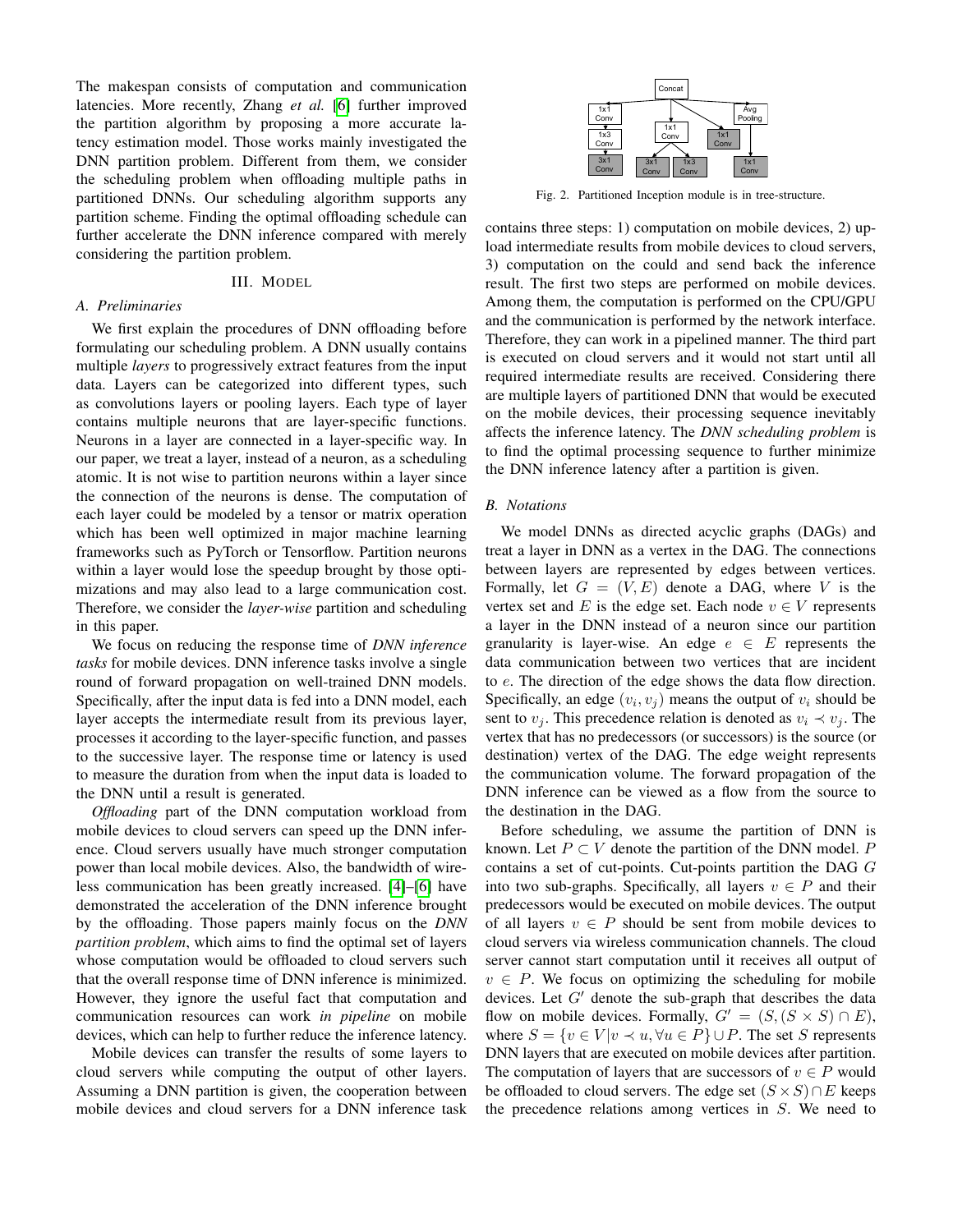

Fig. 3. Partitioned Alexnet-Parallel is in path-independent.

carefully schedule the processing order of layers in S to reduce the DNN inference latency.

On mobile devices, we focus on finding a layer-wise processing sequence for the partitioned DNN. Formally, let  $\sigma = (x_1, x_2, \ldots, x_{|S|})$  denote the schedule, which is a permutation of S.  $x_i$  represents a vertex  $v \in S$ . The subscript of  $x_i$  shows its processing priority.  $x_i$  is processed before  $x_j$  if  $i < j$ . According to the order in  $\sigma$ , the mobile device would process one layer at a time. Our model does not consider the parallel processing of multiple layers since mobile devices usually have one CPU. Splitting the computation resource may enlarge the processing time [23]. For DNN layers  $v \in P$ , their output should be sent to the cloud. The communication starts immediately after the output of  $v$  is generated if the network resource is idle. Otherwise, the output is queued for sending. If there is another layer  $u$  which is scheduled after  $v$ , the computation of  $u$  also starts without waiting for the completion of network communication. In this way, the computation and communication resources work in the pipeline, which helps to reduce the response time of DNN inference. In our scheme, the cloud will not start computation until it receives all required data. Therefore, the cloud computation is not considered as a part of the pipeline. We mainly investigate the scheduling problem for mobile devices.

The purpose of the scheduling is to reduce the response time or latency of the DNN inference. To formulate the response time, we introduce two more notations to denote the communication and computation time of each layer. Specifically, Let functions  $f: V \to \mathbb{R}$  and  $g: V \to \mathbb{R}$  denote the computation and communication time of each layer, respectively. The computation time  $f(v)$  of layer v can be accurately predicted [6]. For example, on mobile devices, the computation time of different types of layers can be predicted with regression models in a short time. The regression model can be pretrained and installed on mobile devices. The communication time is mainly related to the data volume and the network environment. Note that a layer  $v$  has non-zero communication time only if  $v \in P$ , i.e., it is a cut-point. For other layers  $u \notin P$ ,  $g(u)=0$ . We use a linear regression model to calculate the communication time. Let  $w(v)$  denote the output volume of layer v. Then, the communication time  $q(v) = c + w(v)/b$ , where  $b$  is the bandwidth of the communication channel and  $c$  is the end-to-end delay time that includes the propagation delay and the time for establishing the channel.

The inference latency is measured by the length of duration from when the input data is available until the inference result is calculated. In our mobile computing scenario, it consists of three parts. They are the computation time on mobile devices, the communication time, and the computation time on cloud devices. The cloud computation time is usually much smaller than others. Also, given a DNN partition, its processing time on the cloud is usually constant. Therefore, we omit the cloud computation time when formulating the inference latency. Similarly, the time consumption of sending inference results from the cloud to the mobile is negligible.

Let  $\tau$  denote the latency of DNN inference. Without using the pipeline,  $\tau = \sum_{k=1}^{|S|} (f(x_i) + g(x_i))$ . We propose to reduce the latency by hiding the communication time behind reduce the latency by hiding the communication time behind computation using the pipeline. In this case, the latency can be recursively calculated based on the completion time of each layer  $x_i$  in the schedule  $\sigma$ . Let  $t_i$  denote the wall-clock time at which the execution (including both computation and communication) of  $x_i$  is completed. We use  $t_0$  to denote the arrival time of the inference task. Then, the value of  $t_i$  and  $\tau$ can be calculated with the following proposition.

*Proposition* 1: Given a schedule  $\sigma$  for a partitioned DNN, its inference latency on mobile devices is  $\tau = t_{|S|} - t_0$ , where  $t_i = \max\{t_0 + \sum_{k=1}^i f(x_i), t_{i-1}\} + g(x_i), i = 1, 2, \ldots, |S|.$ *Proof:* The term  $t_0 + \sum_{k=1}^{i} f(x_i)$  represents the completion time of  $x_i$ 's computation  $t_i$ , is the completion time of  $x_i$ 's time of  $x_i$ 's computation.  $t_{i-1}$  is the completion time of  $x_i$ 's communication. When the network environment is bad, data communication can take longer time than computation. It is possible that network resources are busy when the computation of  $x_i$  is completed. The communication of  $x_i$  cannot start until its computation and the previous layer's communication are finished. Those conditions can be formulated as  $\max\{t_0 + \nabla^i f(x)\}$  to a Therefore, the completion time of x, is  $\sum_{k=1}^{i} f(x_i), t_{i-1}$ . Therefore, the completion time of  $x_i$  is  $t_i = \max\{t_0 + \sum_{k=1}^i f(x_i), t_{i-1}\} + g(x_i)$ . The DNN inference latency is the duration between  $t_0$  when the task arrives and  $t_{|S|}$  when the execution of the last layer is finished. Therefore,  $\tau = t_{|S|} - t_0.$ 

## *C. Problem Formulation*

This paper investigates the layer-wise pipeline scheduling problem for cooperative DNN inference. Our objective is to minimize DNN inference latency by finding the best schedule  $\sigma$ . The scheduling problem can be formulated as following.

$$
\min_{\sigma} \quad \tau = t_{|S|} - t_0 \tag{1}
$$

s.t. 
$$
t_i = \max\{t_0 + \sum_{k=1}^i f(x_i), t_{i-1}\} + g(x_i), \forall x_i \in \sigma
$$
 (2)

$$
i \leq j, \forall x_i \prec x_j, \forall x_j \in \sigma \tag{3}
$$

$$
\bigcup_{x_i \in \sigma} x_i = S, |\sigma| = |S| \tag{4}
$$

Eq.  $\left(\overline{1}\right)$  shows our objective of minimizing the latency of DNN inference. Eq.  $(2)$  shows the recursive calculation of the completion time for a specific schedule  $\sigma$ . This equation explains the correlation between the latency  $\tau$  and a schedule σ. Eq. (3) is the precedence constraint. A feasible schedule  $\sigma$  cannot violate the precedence constraints indicated by the DAG. For all layers  $x_i$  in the schedule, if a layer  $x_i$  is a predecessor of  $x_j$  in the DAG representation of the DNN, then  $x_i$  should be processed before  $x_j$ , i.e.  $i < j$ . Eq. (4) is the permutation constraint. A feasible schedule  $\sigma$  should also be a permutation of S. It means all layers in the partitioned DNN should be executed exactly once on mobile devices.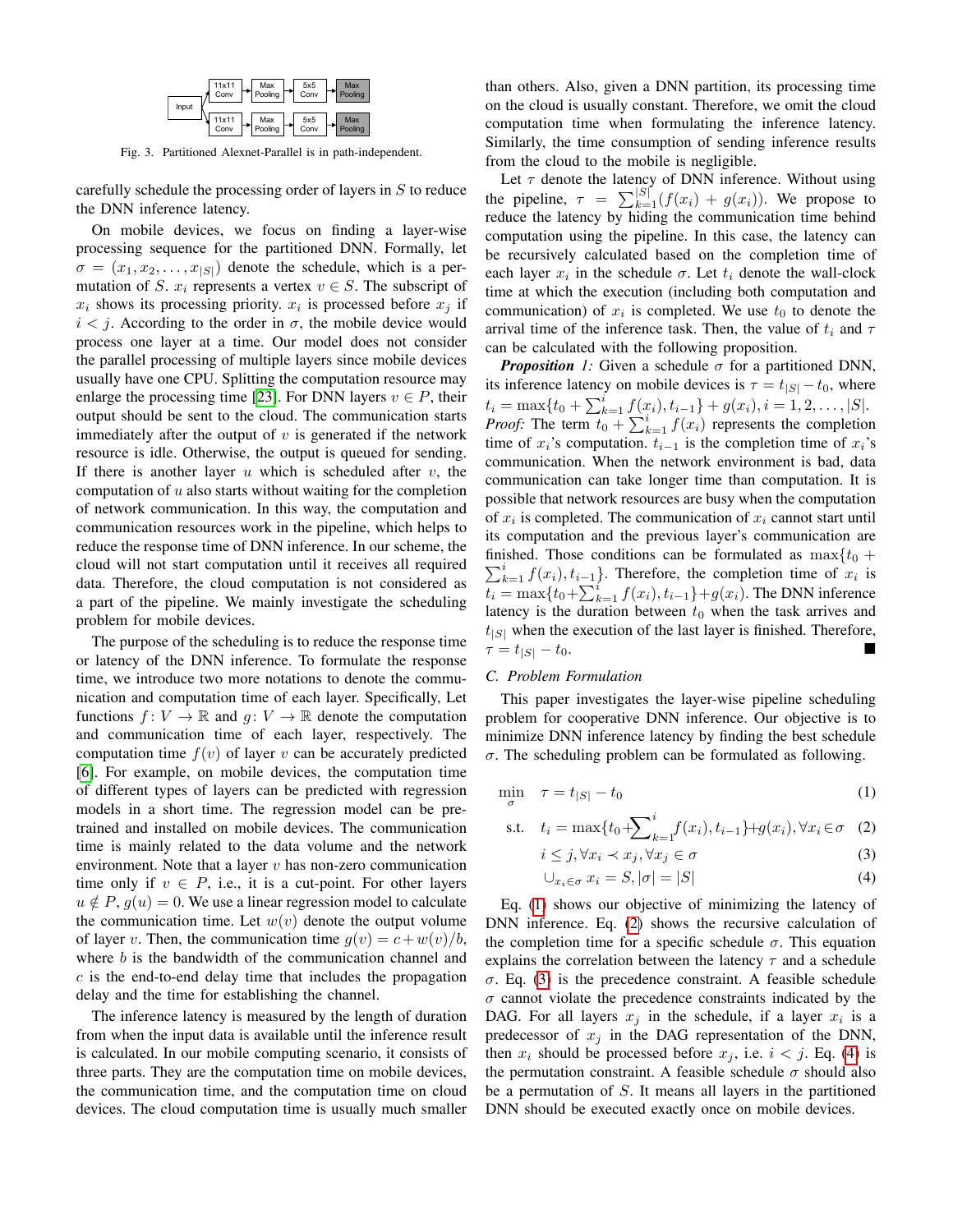## Algorithm 1 Johnson's rule [24]

**Input:** Set of paths  $H = \{h_1, h_2, \ldots, h_n\}$ Output: The optimal path-wise schedule 1: Communication-heavy set  $S_1 \leftarrow \{h_i \in H | f(h_i) < g(h_i)\}.$ Computation-heavy set  $S_2 \leftarrow \{h_i \in H | f(h_i) \ge g(h_i)\}\$ 2:  $\sigma_1 \leftarrow$  Sort  $S_1$  for ascending order of  $f(h_i)$ .

- 3:  $\sigma_2 \leftarrow$  Sort  $S_2$  for descending order of  $g(h_i)$ .
- 4:  $\sigma \leftarrow \sigma_1 || \sigma_2$ .
- 5: return  $\sigma$



Fig. 4. An illustration of the tree structure DAG.

## *D. Problem Analysis*

It is challenging to find the optimal solution for our scheduling problem. Our scheduling problem can be viewed as a spatial version of the DAG shop scheduling problem. In DAG shop scheduling, each vertex in the DAG has multiple operations which need to be processed on different types of resources. Even when the number of operations and resources are 2, the DAG shop scheduling problem is NP-hard  $\overline{23}$ . The precedence constraints in the DAG make it challenging to find the optimal schedule.

There are some useful properties that can be used when solving our scheduling problem. The first observation is that for many DNN models, the partitioned DNN left on mobile devices has tree structures. For example, after partition, the GoogLeNet [25] using the partition algorithm proposed in [6], the partitioned DNN left on mobile devices is a tree as shown in Fig.  $\boxed{1}$  Similarly, a partitioned Inception module is also a tree as shown in Fig.  $\boxed{2}$ . Scheduling a tree-structure DAG is easier than scheduling a general DAG since some tricky precedence relations (such as diamond structures) are removed. Another useful property is that  $g(v)=0$  for  $vP$ . Only if a layer is a cut-point, its communication time is nonzero. For a tree-structure DAG, this property means that only leaf nodes have network communication. We only need to care about the computation time for non-leaf nodes in this case. Based on those observations, we first investigate the scheduling problem for tree-structure DAGs in Section **IV**. Then, we extend our solution to general-structure DAGs.

### IV. SCHEDULING FOR TREE-STRUCTURED DAGS

According to our observation, many partitioned DNNs on mobile devices have tree structures. Among those DAGs, many DNN models have parallel paths, such as Alexnet-Parallel [7]. For those models, we propose an optimal path-wise scheduling

## Algorithm 2 DAG Conversion Algorithm

**Input:** Tree-structure graph  $G' = (S, (S \times S) \cap E))$ <br>Output: A path-independent DAG

Output: A path-independent DAG

- 1: Initialize a queue  $Q = [v_r]$ , where  $v_r$  is the root of  $G'$ .<br>2. while  $Q$  is not empty do.
- 2: **while**  $Q$  is not empty **do**<br>3:  $v \leftarrow$  poll from  $Q$ . Push
- 3:  $v \leftarrow$  poll from Q. Push direct children of v into Q.<br>4: **if**  $v \neq v_r$  and out-degree(v) > 1 **then**
- 4: **if**  $v \neq v_r$  and out-degree(v) > 1 **then**<br>5:  $U \leftarrow$  children of  $v; m \leftarrow$  out-degre
- 5:  $U \leftarrow$  children of v;  $m \leftarrow$  out-degree of v.<br>6: Duplicate v and its incoming edge  $m-1$
- 6: Duplicate v and its incoming edge  $m 1$  times.<br>7: For each replicate, link a unique  $u_i \in U$ .
- For each replicate, link a unique  $u_i \in U$ .
- 8: **return**  $G'$  as the path-independent graph.

algorithm. For other tree-structure DAGs, we investigate a method that converts them into trees with independent paths. Besides, we propose a better approach that optimally schedules them without conversion.

#### *A. Path-wise Scheduling*

The precedence constraint among vertices is a major challenge for DAG scheduling. If a DAG only contains independent paths, we can perform path-wise scheduling, which is much easier to solve. Fig.  $\overline{3}$  shows a DAG that has independent paths. If a DAG does not consist of independent paths, it can be easily converted into a graph that has multiple independent paths as illustrated by Fig.  $\overline{4(b)}$ . Therefore, we first investigate the path-wise scheduling.

In path-wise scheduling, DNN layers on the same path are treated as a block. For example, vertices  $v_1$  and  $v_4$  in Fig. 4(b) is viewed as a virtual vertex in the path-wise scheduling. We use  $h_i$  to denote a path instead of a DNN layer or a vertex when scheduling the converted DNN. With a slight misuse of notations,  $f(h_i)$  represents the computation time of the path and its value is the summation of computation time of layers clustered in  $h_i$ . Besides,  $q(h_i)$  refers to the communication time of the path and it equals to the communication time of the last layer in path  $h_i$ . The optimal schedule of those independent paths can be easily found.

The path-wise scheduling can be optimally solved by Johnson's rule [24]. The scheduling problem can be categorized as a flow shop scheduling problem  $[26]$ ,  $[27]$ . The flow shop problem can be optimally solved by using Johnson's rule, when there are only two types of operations (computation and communication). The procedures of the Johnson's rule is illustrated in Alg.  $\boxed{1}$  In line 1, we split all paths into two groups based on their computation and communication time. The communication-heavy set  $S_1$  contains all paths whose communication time is longer than its computation time. Formally,  $S_1 \leftarrow \{h_i \in H | f(h_i) \leq g(h_i)\}\$ . The computation-heavy set S<sub>2</sub> contains the other paths. Formally,  $S_2 \leftarrow \{h_i \in H | f(h_i) \geq$  $g(h_i)$ . Then, we sort the paths in the communication-heavy set  $S_1$  based on their computation time in ascending order. Line 3 sorts the paths in  $S_2$  based on their communication time in descending order. Finally, we concatenate two sorted order set  $\sigma_1$  and  $\sigma_2$ . Paths from the computation-heavy set  $S_2$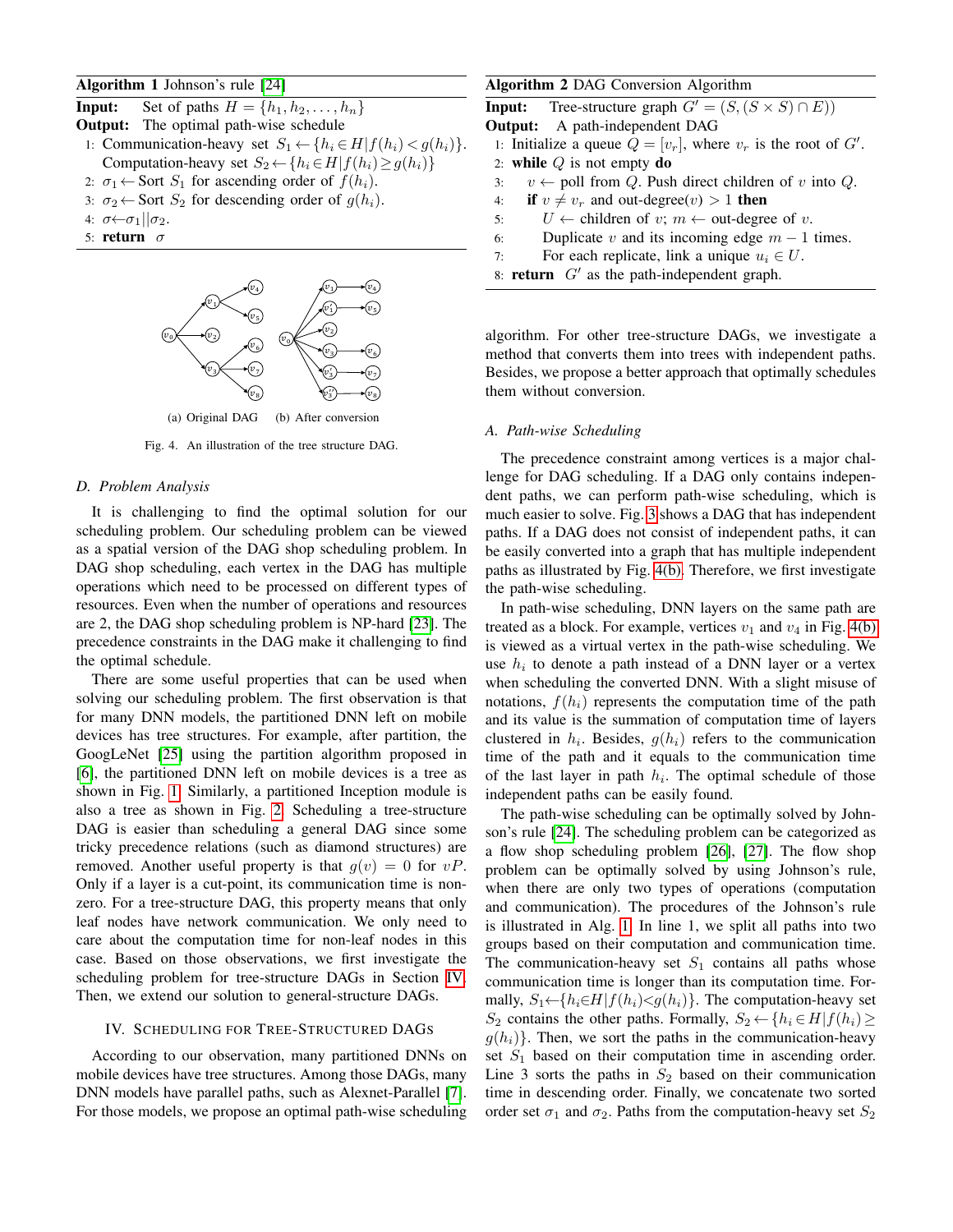# Algorithm 3 Tree-structure DNN Scheduling

**Input:** Tree-structure graph  $G' = (S, (S \times S) \cap E))$ <br>Output: The schedule  $\sigma$  for all  $v \in S$ **Output:** The schedule  $\sigma$  for all  $v \in S$ 

- 1: Initialize a mapping function  $\varphi$ .
- 
- 2: **for** each leaf node v of  $G'$  **do**<br>3. Add a key-value pair /y  $[(1 + \frac{1}{2})]$
- 3: Add a key-value pair  $\langle v, [(f(v), g(v))] \rangle$  to  $\varphi$ .
- 4: while  $|S| > 1$  do<br>5:  $v \leftarrow$  pick a lea
- $v \leftarrow$  pick a leaf node with the largest depth in current  $G'. U \leftarrow$  all sibling nodes of v, including v.  $v_p \leftarrow$  the parent node of v. parent node of  $v$ .
- 6:  $L \leftarrow {\varphi(u) | \forall u \in U}$ <br>7:  $l \leftarrow$  merge schedulin
- 7:  $l \leftarrow$  merge scheduling lists in L using Alg.  $\boxed{4}$ <br>8: Get the head element  $(f(v_l), q(v_l))$  of l. Ret
- Get the head element  $(f(v_l), g(v_l))$  of l. Retrieve the corresponding DAG vertex as  $v_l$ .
- 9: Group  $v_p$  and  $v_l$ , and use  $v_p$  to represent the group.<br>10: Update the head element of l into  $(f(v_p) + f(v_l), g(v_p))$
- Update the head element of l into  $(f(v_p)+f(v_l), g(v_p)+f(v_l))$  $g(v_l)$ ).  $S \leftarrow S \setminus U$ . Update  $G'$ .<br>Add a key-value pair  $\langle v, l \rangle$  to
- 11: Add a key-value pair  $\langle v_p, l \rangle$  to  $\varphi$
- 12: **return**  $\varphi(v_r)$  as the final schedule, where  $v_r$  is the element left in  $S$  and it is also the root of the tree.

are placed after paths from  $S_1$ . After concatenation, the order set  $\sigma$  contains the optimal path-wise scheduling.

The insight behind Johnson's rule is greedy. For paths with larger communication time, their communication should start as early as possible. Their communication cannot begin until their computation is over. Therefore, communication-heavy paths with shorter computation time should be executed first. Computation-heavy paths are sorted symmetrically.

If a DAG does not originally have independent paths, it can be easily converted into a path-independent one  $\sqrt{28}$ . The procedures are shown in Alg.  $\boxed{2}$  Intuitively, we perform a breadth-first search (BFS) on  $G'$ . Duplicate each internal node<br>based on its out-degree and reconnect its successors such that based on its out-degree and reconnect its successors such that each replicated node has one direct child. Specifically, line 1 initializes a queue Q using the root of G'. Then, in each iteration a vertex v is polled from Q Direct children of v are iteration, a vertex  $v$  is polled from  $Q$ . Direct children of  $v$  are pushed into  $Q$  for BFS. In lines 4-7, if the out-degree  $m$  of v is greater than 1, then we duplicate the vertex  $m - 1$  times and reconnect  $m - 1$  outgoing edges such that each replicate has a unique successor. Note that the root node is skipped since there is no need to duplicate input layers. Eventually, the out-degree of every internal node in  $G'$  becomes 1. After<br>conversion  $G'$  only contains independent paths conversion,  $G'$  only contains independent paths.<br>We need to nav additional attention when actual

We need to pay additional attention when actually executing the schedule of a converted graph. To make sure the computation result is not changed after the conversion, duplicate layers should be executed only once. When executing a path-wise schedule, we use a table to record the execution status and result of each layer. If a layer has been executed in other paths, the computation of the layer shall be skipped. The following layer should use the output recorded in the table. In this way, we can guarantee that the converted DNN generates the same result as the original DNN.

Although we can find the optimal solution for the path-

# Algorithm 4 Merging Scheduling List

**Input:** A set L of scheduling lists<br>Output: A new list L that merges

**Output:** A new list l that merges all lists in L<br> $l: l \leftarrow \mathbb{R}$   $T \leftarrow l$ 

- 1:  $l \leftarrow []$ ,  $T \leftarrow \{\}.$ <br>2: **while** *L* is not  $\in$
- 2: **while** *L* is not empty **do**<br>3: **for**  $l_i \in L$  **do**
- 3: **for**  $l_i \in L$  **do**<br>4: **Peek the fin**
- 4: Peek the first tuple  $m_i$  in  $l_i$ .  $T \leftarrow T \cup m_i$ <br>5:  $r \leftarrow \arg \min T$  (Find r such that tuple  $m_r$  is th
- $r \leftarrow \arg \min T$  (Find r such that tuple  $m_r$  is the smallest in T). Johnson's rule is used for tuple comparisons.
- 6: Append  $m_r$  to *l*. Remove  $m_r$  from corresponding  $l_r$ .<br>7: Remove  $l_r$  from *L* if  $l_r = []$ .
- Remove  $l_r$  from L if  $l_r = []$ .
- 8: **return**  $l$  as the merged list.

wise scheduling, it is not optimal for the original layerwise scheduling problem since path-wise scheduling may miss potential optimization chances. Especially for scheduling with graph conversion, redundant layers inserted for conversion are not actually executed when running the DNN inference, while our path-wise scheduling algorithm assumes they are. Therefore, the optimal layer-wise schedule might be missed.

## *B. Layer-wise scheduling*

The optimal path-wise scheduling may be suboptimal for the layer-wise scheduling problem. Besides, inserting duplicate vertices and maintaining the execution status table bring additional memory costs. Therefore, we try to extend the Johnson's rule and present another scheduling algorithm that does not require the DAG conversion.

For layer-wise scheduling of tree-structure DNNs, we propose to recursively merge the scheduling of subtrees. Specifically, if there are no precedence constraints among all children nodes in a subtree, i.e., all children nodes are leaves, then we apply Johnson's rule to sort the children nodes. For other cases, we recursively schedule subtrees rooted at internal nodes and merge the scheduling results of sibling nodes. In this way, we convert each subtree into a list. The lists are recursively merged into the final schedule. This idea is inspired by merge sort. The novelty is that we use Johnson's rule to determine the relative order of nodes when merging the scheduling results of sibling nodes. Besides, for each subtree, we group its root with the first element of the merged scheduling list to reduce the solution space. The grouping will not lose the optimal schedule. More details are explained in Theorem  $\boxed{1}$ after showing the procedures of our scheduling algorithm.

Before diving into algorithm details, we need to explain addition notations used in the scheduling algorithm. Our scheduling algorithm will convert subtrees into lists. We use  $l$  to denote a list. Each element in list  $l$  is a tuple  $(f(v), g(v))$ , where  $v \in S$ . The tuple record the computation and communication time of a vertex  $v \in S$ . The order of elements in the tuple represents the processing sequence of the corresponding DNN layers. Elements with smaller indexes should be executed first. We use  $L$  to denote the set of lists, considering there are multiple lists that are converted from different subtrees. Let  $\varphi: S \to L$  denote the mapping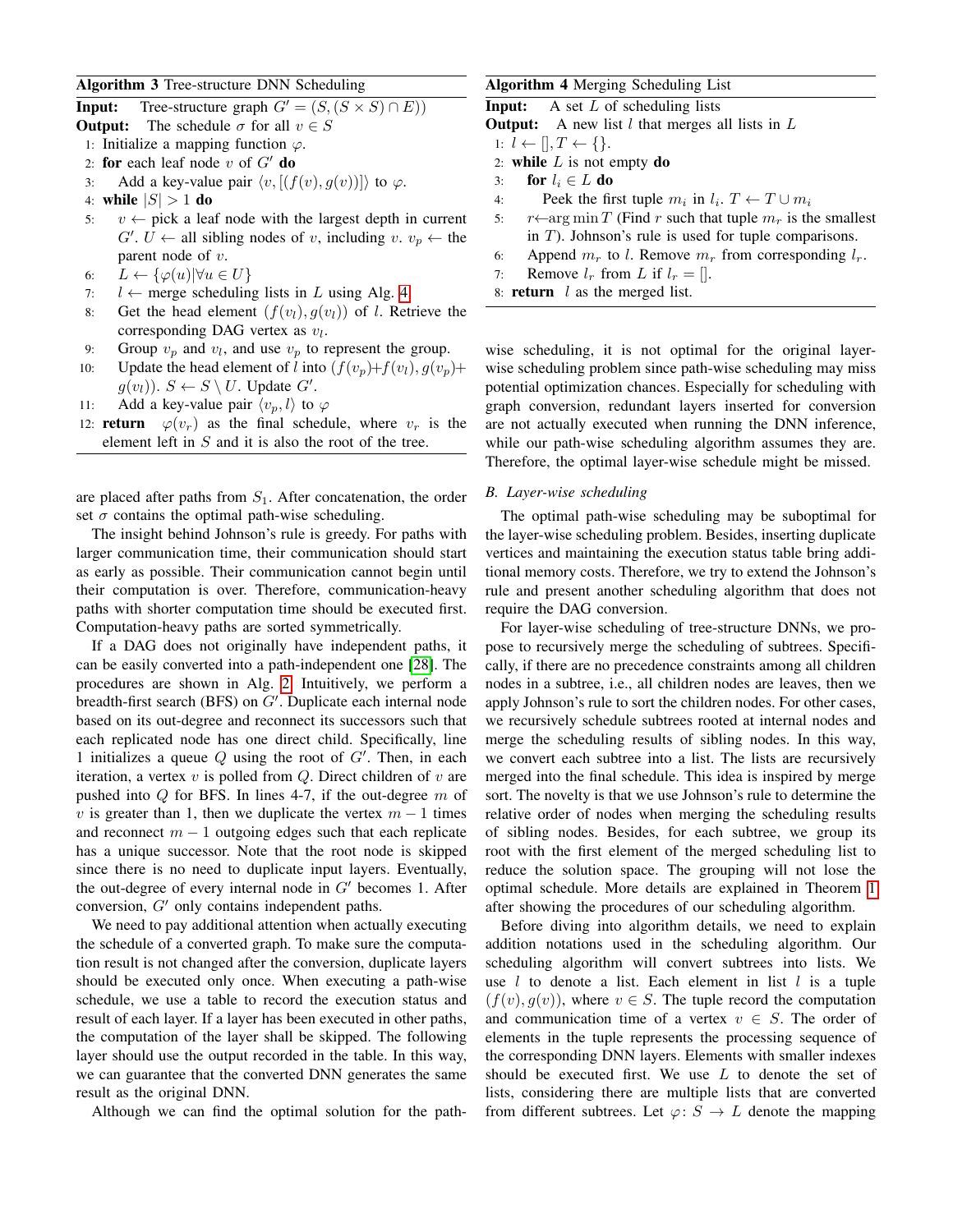function. It maps a vertex in tree-structure DAG into a list.  $\varphi(v)$  represents the scheduling list of the subtree rooted at v.

To explicitly illustrate our scheduling algorithm, we show its iterative implementation in Alg.  $\boxed{3}$  In lines 1 to 3, we initialize the mapping function  $\varphi(v)$  that maps a DAG vertex v into a scheduling list. The scheduling list of a leaf vertex only contains itself. Hence, we first add the mapping  $\langle v, [(f(v), q(v))] \rangle$ into  $\varphi$  for each leaf node v of G'. The loop in lines 4 to 11 undates the manning  $\varphi$  and graph  $G'$ . In each iteration a 11 updates the mapping  $\varphi$  and graph G'. In each iteration, a<br>vertex v is randomly picked from the deepest leaf nodes of vertex  $v$  is randomly picked from the deepest leaf nodes of  $G'$ . All sibling vertices of v, including v, are stored in set  $U$ . Line 5 also finds the parent vertex v, of v. Then, line U. Line 5 also finds the parent vertex  $v_p$  of v. Then, line 6 constructs a set  $L$  that contains the scheduling list of every element  $u \in U$  using the mapping function  $\varphi$ . Scheduling lists in L are merged into a single list l by calling Alg.  $\overline{4}$  in line 7. List  $l$  contains the schedule of vertices in the subtree rooted at  $v_p$ , except  $v_p$  itself. Instead of simply inserting  $v_p$  to the head of the schedule, we propose to group  $v_p$  with the first element of the schedule. The grouping can efficiently reduce the time complexity of scheduling without missing the optimal schedule. Theorem  $\sqrt{1}$  shows that our scheduling algorithm with grouping is optimal. The complexity analysis is investigated in Theorem  $\boxed{2}$  Line 8 retrieves  $v_l$  which corresponds to the first element  $(f(v_l), q(v_l))$  of list l. Note that  $v_l$  can be either a single DAG vertex or a representative of a vertex group. In both cases, line 9 creates a new group that collects  $v_p$  and  $v_l$ . The new group is represented by  $v_p$ . The computation and communication time of the group are updated accordingly in line 10, i.e.,  $f(v_p) := f(v_p) + f(v_l)$  and  $g(v_p) := g(v_p) + g(v_l)$ . Besides,  $G'$  is updated by removing vertices in U from the graph I ine 11 adds  $\langle v, J \rangle$  to  $\langle \varphi \rangle$ . The key  $v$  represents the graph. Line 11 adds  $\langle v_p, l \rangle$  to  $\varphi$ . The key  $v_p$  represents the root of the subtree and the value  $l$  is the schedule of vertices in the subtree. When there is only one vertex left in the graph, the scheduling is finished. We use  $v_r$  to denote this vertex, considering it is the root of the original tree.  $\varphi(v_r)$  is returned as the final schedule in line 12.

The list merging algorithm is shown in Alg.  $|4|$  Intuitively, we iteratively compare the head of every list and append the smallest element to the final merged list. When comparing two elements in the list, we use Johnson's rule shown in Alg.  $\boxed{1}$  to determine their relative order. Specifically, line 1 initializes a list  $l$  to store the final result and a set  $T$  to keep the head elements of lists in  $L$ . In lines 2 to 8, the smallest head element is iteratively chosen and added to  $l$ , until  $L$  becomes empty. Lines 3 and 4 peek head elements and put them in T. Line 5 finds the smallest element based on Johnson's rule. Each element is a tuple  $(f(v), g(v))$  representing the computation and communication time of a DAG vertex. For two tuples  $(f(a), g(a))$  and  $(f(b), g(b))$ , we first determine whether they are communication-heavy or computation-heavy. If both of them are communication-heavy, then  $(f(a), g(a))$  <  $(f(b), g(b))$  if  $f(a) < f(b)$ . If they are computation-heavy,  $(f(a), g(a)) < (f(b), g(b))$  if  $g(a) > g(b)$ . If they are different types, then the communication-heavy one is smaller. Let  $m_r$ denote the smallest element selected in line 5. Then, it is appended to the merged list l in line 6. Also,  $m_r$  is removed



Fig. 5. Switching  $v_s$  and  $v_m$  will not enlarge the completion time.

from the list  $l_r$  in which it originally is. If  $l_r$  becomes empty, the list is removed from  $L$  in line 7. Finally,  $l$  is returned as the final merged list in line 8.

**Theorem** 1: The processing schedule generated by Alg.  $\overline{3}$ is optimal for tree-structure DAGs.

*Proof:* We use mathematical induction to prove this theorem. The base case is a subtree that only contains one vertex. Obviously, our algorithm can generate the optimal schedule for the base case. For other cases, we use  $v<sub>s</sub>$  to denote the root of a subtree. Let U denote the set of direct children of  $v_s$ . Then, we need to prove that if optimal schedules of every subtree rooted at  $u_i \in U$  are known, our algorithm can generate the optimal schedule for the subtree rooted at  $v_s$ .

Let  $l_i$  denote the optimal schedule of the subtree rooted at  $u_i \in U$ . Our scheduling algorithm merges  $l_i \forall u_i \in U$  into a single list. When extending the result list in the merging process, our algorithm iteratively compares and selects the head element of every  $l_i \forall u_i \in U$ . Hence, the relative order of each  $l_i$  is maintained in the final result list. Besides, the order of element selection is based on Johnson's rule which is optimal [24]. Therefore, the result list is optimal.

The result list contains all vertex in the subtree rooted at  $v_s$ , except  $v_s$  itself. Hence, we also need to prove the list is still optimal after grouping  $v_r$  with the first element in the list. Let  $v_l$  denote the element corresponding to the first component in the result list. We will show that  $v_s$  and  $v_l$  are adjacent in one of the optimal schedules of  $G'$ . Assuming<br>21. and 21. are not adjacent in any optimal schedule, then  $v_s$  and  $v_l$  are not adjacent in any optimal schedule, then there is at least one vertex  $v_m$  that stands between  $v_s$  and  $v_l$ . Note that  $v_m$  is a vertex in graph G' but does not belong<br>to the subtree rooted at  $v_l$  since  $v_l$  is the first element in to the subtree rooted at  $v_s$  since  $v_l$  is the first element in the subtree schedule. Switching the position of  $v_s$  and  $v_m$ will not enlarge the overall completion time. Specifically,  $g(v_s)=0$  since  $v_s$  is a internal vertex that cannot be a cutpoint. By the definition in Section  $\overline{III-B}$  only if a vertex is a cut-point, it has nonzero communication time. As illustrated in Fig.  $\overline{5}$ , the completion time of  $v_l$  before switching is  $t_a = f(v_s) + f(v_m) + \max\{f(v_l), g(v_m)\} + g(l)$ . After switching, it becomes  $t_b = f(v_m) + \max\{f(v_s) + f(v_l), g(v_m)\} + g(v_l).$ The difference  $t_a - t_b = \max\{f(v_s) + f(v_l), g(v_m) + f(v_s)\}$  –  $\max\{f(v_s) + f(v_l), g(v_m)\}\geq 0$ . The insight is that the computation completion time would not change because of scheduling, but the communication may start earlier. Thus, switching  $v_s$  and  $v_m$  will not enlarge the completion time. After switching,  $v_s$  and  $v_l$  are adjacent eventually. Because switching cannot delay the completion time, the schedule after switching is optimal. It contradicts to the assumption that  $v_s$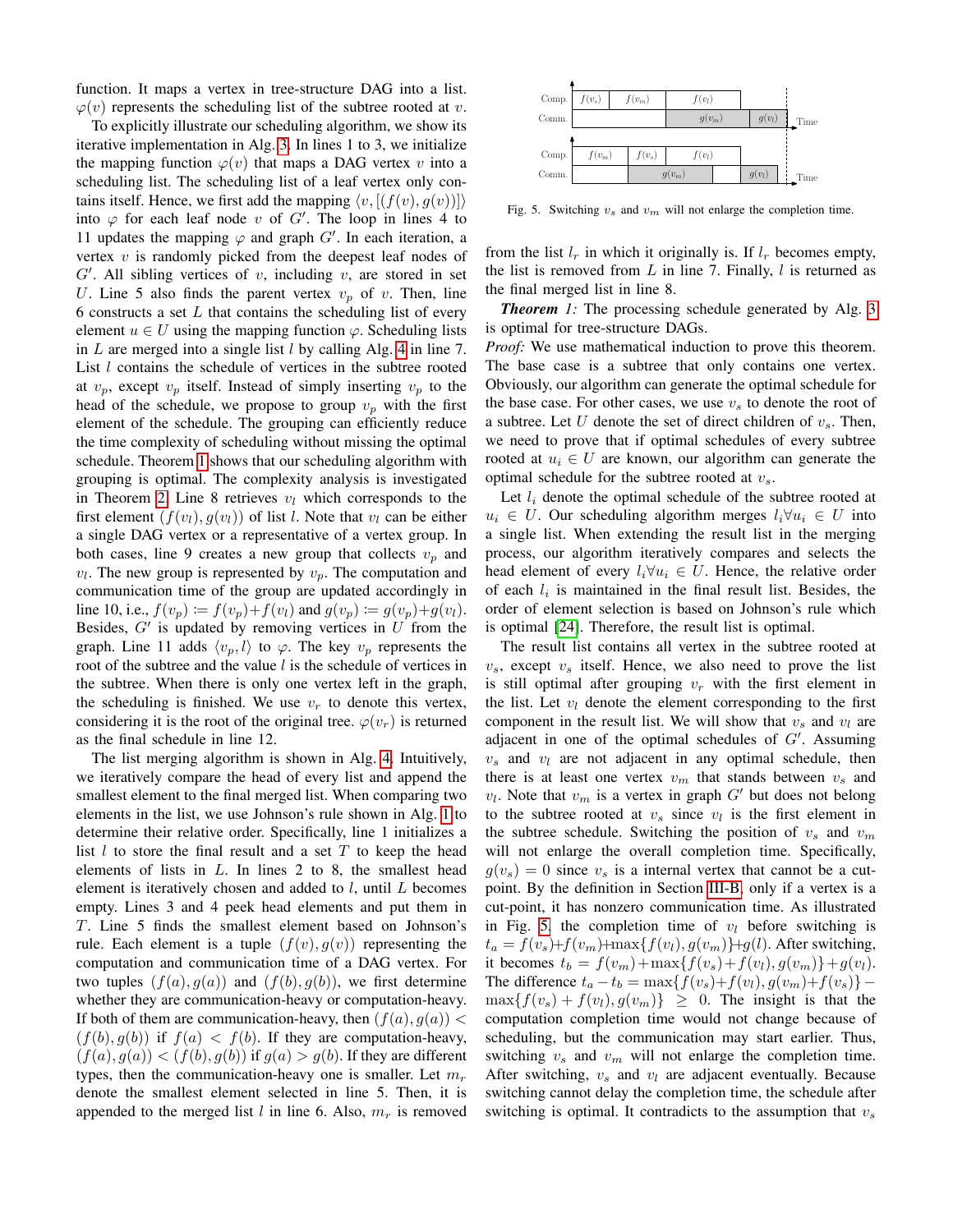## Algorithm 5 General-structure DNN Scheduling

**Input:** General-structure graph  $G' = (S, (S \times S) \cap E))$ <br>Output: The schedule  $\sigma$  for all  $v \in S$ **Output:** The schedule  $\sigma$  for all  $v \in S$ 1: Initialize the schedule list  $\sigma \leftarrow []$ <br>2: **while** S is not empty **do** 2: while S is not empty do<br>3:  $T \leftarrow \{v_i \in S | (v_i, v_j) \notin (S) \}$ 3:  $T \leftarrow \{v_i \in S | (v_i, v_j) \notin (S \times S) \cap E, \forall v_j \in S \}$ <br>4: Communication-heavy set  $T_1 \leftarrow \{v \in T | f$ Communication-heavy set  $T_1 \leftarrow \{v \in T | f(v) < g(v)\}.$ Computation-heavy set  $T_2 \leftarrow \{v \in T | f(v) \ge g(v)\}$ 5:  $\sigma_1 \leftarrow$  Sort  $v \in T_1$  for ascending order of  $f(v)$ .  $\sigma_2 \leftarrow$  Sort  $v \in T_2$  for descending order of  $g(v)$ .  $\sigma \leftarrow \sigma_1 || \sigma_2 || \sigma$ 6: Update *S*←S \*T*. Remove corresponding edges in *G'*.

7: **return**  $\sigma$  as the schedule list

and  $v_l$  are not adjacent in optimal schedules. Therefore, we can group them together without losing the optimal schedule.

Above all, the schedule found by Alg.  $\overline{3}$  is optimal. *Theorem* 2: The time complexity of scheduling a k-ary tree using Alg.  $\overline{3}$  is  $O(n^2)$ , where *n* is the number of vertex in G'.<br>*Proof:* We first investigate the time complexity of the merging *Proof:* We first investigate the time complexity of the merging algorithm shown in Alg.  $\overline{4}$  Assume that the total number of elements in the final merged list is  $m$ . Then, the time complexity of Alg.  $\overline{4}$  is  $O(|L|m)$ , where |L| is the number of lists. Specifically, each selection of element in the final list costs  $O(|L|)$  since it needs  $|L| - 1$  times comparison to determine the smallest head of  $|L|$  lists. If there are m elements in the merged list, the time consumption is  $O(|L|m)$ .

For a k-ary tree, Alg.  $\overline{3}$  needs to merge k scheduling lists at every internal node. For each time of merging, there are  $O(n)$ nodes in the merged list. Hence, each merging operation costs  $O(kn)$  time. There are at most  $O(n)$  internal nodes. Therefore, the time complexity of Alg.  $3$  is  $O(n) \times O(kn) = O(n^2)$ .

Actually, the real execution time of Alg.  $\overline{3}$  can be significantly reduced by the grouping trick. After grouping, the number of elements in the merged group is at most  $m$  instead of  $n$ , where  $m$  is the number of leaf nodes. For example, for a full binary tree,  $m = (n + 1)/2$ . The grouping trick can roughly reduce the execution time by half, which is helpful for efficient scheduling.

## V. SCHEDULING FOR GENERAL DAGS

For some special DNN models, such as RandWire [29], the partitioned network  $G'$  left on mobile devices is not a tree. We<br>propose to combine ideas of topological sort and Johnson's propose to combine ideas of topological sort and Johnson's rule to schedule those general DAGs. The topological sort is used to find feasible processing sequences for a general DAG. However, there are lots of feasible topological sequences. We use Johnson's rule to pick one among those sequences. Briefly, we iteratively apply Johnson's rule on a set of DAG vertices with no outgoing edges until all vertices are scheduled. Different from the standard topological sort algorithm, we iteratively work on vertices with no outgoing edges instead of incoming edges.

Detailed procedures of the general-structure DAG scheduling algorithm are illustrated in Alg.  $\overline{5}$ . We first initialize an empty list  $\sigma$ . In the loop of lines 2-6, we iteratively schedule

vertices with no outgoing edges. Set  $T$  in line 4 contains those vertices. We apply Johnson's rule on  $T$  in lines 5 and 6. Vertices in T are divided into two groups  $T_1$  and  $T_2$  according to their computation and communication time cost.  $T_1$  and  $T_2$ are sorted into lists  $\sigma_1$  and  $\sigma_2$ , respectively. The sorted lists are concatenated before  $\sigma$ . The concatenation is denoted by ||. We still can group vertices with no outgoing edges with their predecessors. A vertex may have multiple predecessors in general DAGs. We can arbitrarily choose one. However, we cannot guarantee the result is optimal. Line 6 removes scheduled vertices from S and updates the graph  $G'$  for the next iteration. Finally,  $\sigma$  is returned as the final schedule. next iteration. Finally,  $\sigma$  is returned as the final schedule.

Because of the complex precedence constraints in general DAGs, we cannot guarantee the schedule generated by Alg.  $\overline{5}$  is optimal. This limitation does not significantly affect the real-world performance of our offloading pipeline. For most widely used DNN models, there are repeated modules in their structures, such as residual blocks. If we treat each repeated module as a block, most of DNNs have tree-structures. Even if a block is partitioned, the partitioned DNN left on mobile devices usually has a tree structure. To the best of our knowledge, only some experimental DNN models, such as RandWire [29], have general DAG structures.

#### VI. EXPERIMENT

## *A. System Setup*

Our cooperative DNN offloading system contains a mobile device and a cloud server. The mobile device would initialize a DNN inference task and offload a part of the task to the cloud server. In our testbed, a Raspberry Pi model 4B is used as the mobile device and a PC is used as the cloud server. The Raspberry Pi is a tiny single-board computer that equips a quad-core CPU (Cortex-A72) and 4GB RAM. It runs the Raspberry Pi OS which is based on Debian Linux. The PC in our lab equips a six-core CPU (Intel i7-8700), a GTX 1080 GPU, and 32GB RAM. Its operating system is Ubuntu 20.04. The cloud inference is performed on the GPU. The mobile device and the cloud server are placed within the same Wi-Fi network to simulate the wireless communication. Besides, the bandwidth of the communication channel is controlled by using the wondershaper package to simulate different wireless environments.

Both client and server sides are implemented in Python. The client-side refers to the mobile device and the server refers to the cloud. On both sides, we use PyTorch as the DNN inference engine. Although PyTorch has its distributed computing package, it does not provide APIs for layer-wise or path-wise DNN offloading to the best of our knowledge. We use **gRPC** to implement our DNN offloading scheme. To achieve the path or layer level offloading, we create the submodels for each path according to the partition and scheduling outcomes. In our experiment, DNN models are precut at all possible points and are pre-allocated at both client and server sides. Each gRPC message would contain a string to indicate the submodel and a byte array to store its output.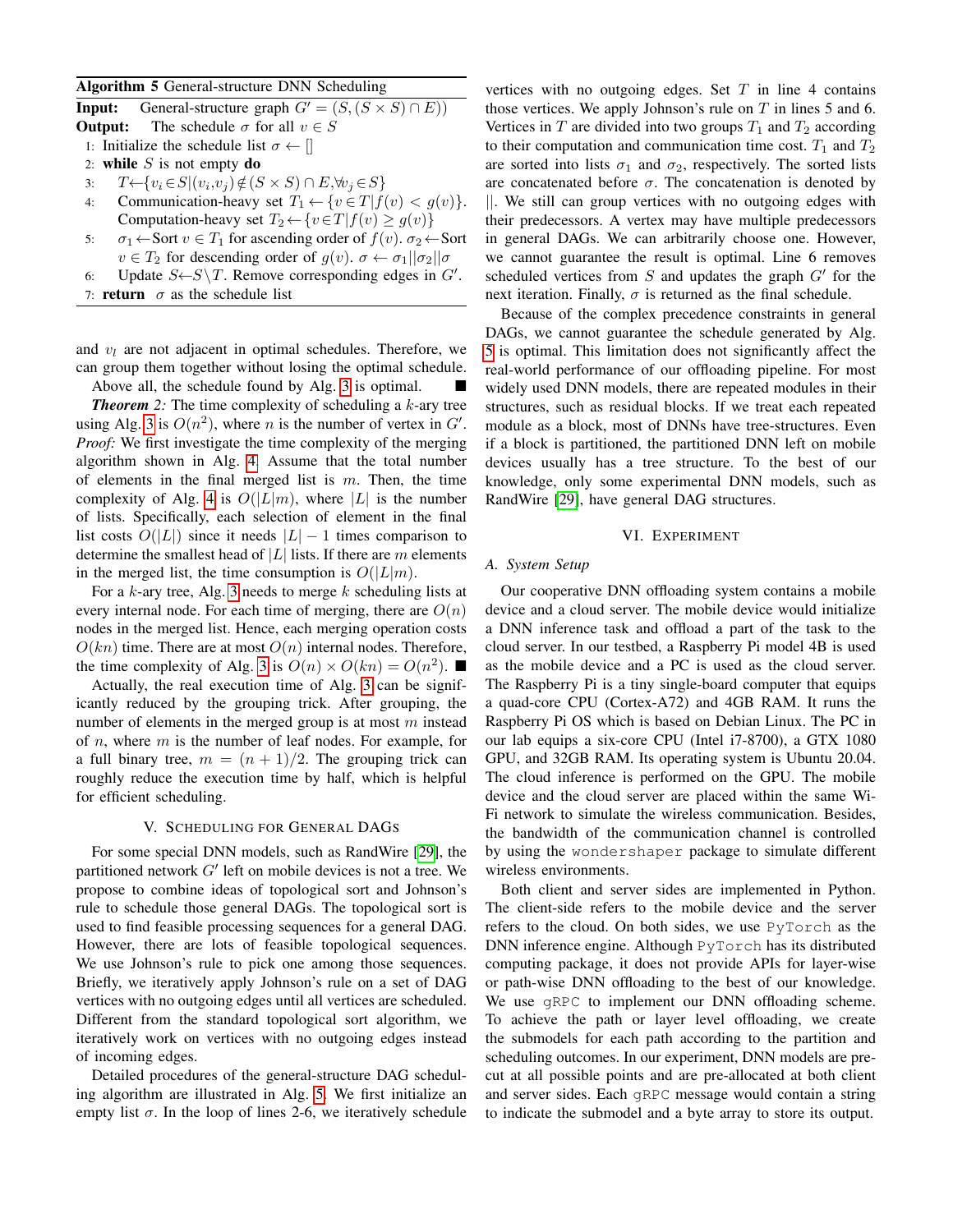Specifically, for a DNN inference task, the client first performs DNN partition and scheduling. After that, it loads input images and transforms them into tensors. Then, the client performs the forward propagation by calling the corresponding submodels according to the schedule. For the output tensor of each submodel, the client needs to encode it for serialization before the network transmission. We use the tensor.save() API to perform the serialization. The encoded tensor is flushed into a BytesIO which is a virtual interface in memory. The client then assembles a gRPC request with the serialized tensor and enqueue it for communication. On the server-side, the request would be loaded from the BytesIO and decoded with the tensor.load() API. Then, the server PC performs a forward propagation using the decoded tensor. To reduce the response time, the server runs all inference tasks on its GPU with CUDA. The final output of the DNN inference is sent back to the client with a gRPC reply message. Our testbed supports any clients that running on Linux kernel based operating systems. Also, it can be easily extended to support other systems since gRPC works across a variety of platforms.

Before partition and scheduling, it is important to accurately estimate the computation and communication time. To reduce the estimation overhead for computation time, each device uses a time table to store the inference time of each layer. Considering the DNN inference time on a specific device is much more stable than the communication time, using a time table is sufficient for the estimation. Besides, the lookup table would only take a small portion of memory space since the number of commonly used DNN types is limited. Mobile devices use PyTorch Profiler to measure the computation time and fulfill the table before scheduling. Each device only needs to run the profiler once when it starts. The communication time varies with the network environment. As explained in Section  $\overline{III-B}$ , we use a linear regressing model to estimate the communication time. The regression model needs to be pre-trained before scheduling. Specifically, each mobile device needs to sample the communication delay by sending spatial gRPC requests. Sizes of those requests are pre-defined. The client records the response time of those requests and then trains the regression model based on the sampled information. During scheduling, the communication time  $q(v)$  of layer v can be quickly calculated using this regression model. It is worth noting the regression model should be updated regularly to detect the changes of the network environment.

We use widely deployed DNN models to validate the proposed algorithms. Specifically, we use Alex-Parallel [7] as the path-independent graph. For tree-structure DAGs, we use GoogLeNet [25] and Multi-Stream network [30]. GoogLeNet contains several Inception modules. If the module is not partitioned, the entire module is treated as a vertex. If the module is cut, each layer left in the module is viewed as a vertex. For general-structure DAGs, we use RandWire [29]. There are no specific modules in the RandWire, and each layer is modeled as a vertex in DAG.



Fig. 7. Comparison on Wi-Fi network.

#### *B. Experiment Results*

We first introduce the comparison algorithms. In the experiment, our Offloading Pipeline Scheduling Scheme is label as OPSS. We use LO to denote the local-only scheme. It means that all DNN inference computations are completed on mobile devices. Besides, we also compare OPSS with CO which means the cloud-only scheme. In CO, mobile devices directly update the input tensor to the cloud, and all computations are done by the cloud. Another comparison algorithm is PO which represents the state-of-the-art partition-only scheme  $\overline{6}$ . When comparing PO with OPSS, the DNN are partitioned at the same place. The difference is that OPSS uses pipeline to hide its communication time.

Fig. 6 shows the performance comparison on different network environments. Same as  $\overline{6}$ , the typical bandwidth of 3G and 4G networks are set to 1.1 Mbps and 5.85 Mbps, respectively. From  $\overline{6}$ (a), we can find that OPSS significantly reduces the inference latency for Multi-Stream and RandWire. However, the speedups on Alex-Parallel and GoogLeNet are not obvious. It is because the communication time in offloading is longer than the local processing time when the network bandwidth is relatively low. In this case, processing the entire model on the mobile device is the best strategy. After we increase the network bandwidth to 5.85 Mbps, OPSS can efficiently reduce the inference time for Alex-Parallel and GoogLeNet as shown in Fig.  $\overline{6}$ (b). From the figure, we also notice that OPSS can further reduce the inference latency, comparing with the state-of-the-art DNN partition algorithm. It shows that our scheduling algorithm can efficiently hide the communication time behind computation. In addition, comparing the speedup of different DNN models, we notice that the benefits of scheduling are more obvious when the DNN model is complex. There are more optimization opportunities in complex DAGs. Both our tree-structure DAG scheduling algorithm and the general DAG scheduling algorithm can adaptively reduce the inference latency in different network environments.